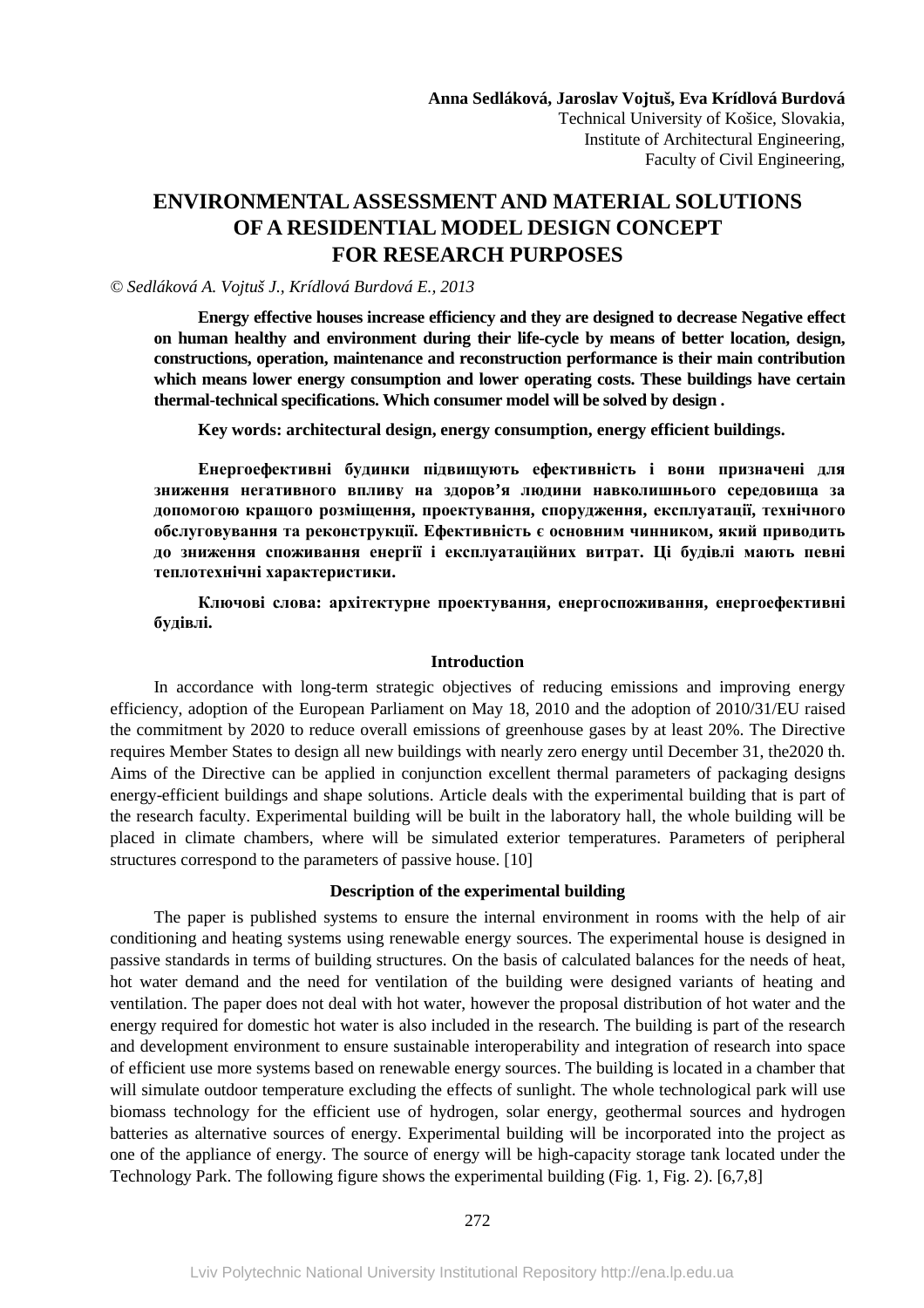

 *Fig. 1. Ground plan of the experimental building Fig. 2. Cross section of the experimental building* 

FLOOR U = 0,12 W/m2.K

AREA CHAMBER

 $U = 0.10$  W/m2.K

**JREA CHAMBER** 

 $V/m2$ <sub>K</sub>

EXTERNAL CLADDING U = 0,10

**RESERVE DESCRIPTION** 

**AREA CHAMBER** 

#### **The consumer model**

A consumer model is an experimental building that is part of the research and environmental development to ensure the sustainable interoperability and integration of research into space of efficient use of more valid systems based on renewable energy sources.

The consumer model is an experimental building that is a part of our faculty research and will be built in the laboratory hall of the faculty. The whole building will be placed in climate chambers, where will be simulated exterior temperatures. Parameters of peripheral structures correspond to the parameters of passive house.

The consumer model is designed as a Passive House with the specific heat energy demand for heating that is less than 15  $\text{kWh/m}^2$ a. The specific total final demand of the consumer model is 40-60 kWh/m<sup>2</sup>a. The total amount of primary energy of the consumer model is 100-120 kWh/m<sup>2</sup>a. In the consumer model is comfortable ventilation system with the heat recuperations. The heat transmittance coefficient: envelope structures: U<0.10 – 0.13 W/m<sup>2</sup>.K; roof structures: U<0.10 W/m<sup>2</sup>.K; floor on the ground: U<0.10 – 0.15 W/m<sup>2</sup>.K; windows: U<0.8 W/m<sup>2</sup>.K. Built-up area is 55,2 m<sup>2</sup>. The variants of heating and ventilation were designed on the basis of calculated balances for the needs of heat, hot water demand and the need for ventilation of the building. The paper does not deal with hot water, however the proposal distribution of hot water and the energy required for domestic hot water is also included in the research.

The consumer model is located in a chamber that will simulate outdoor temperature excluding the effects of sunlight. The whole technological park will use biomass technology for the efficient use of hydrogen, solar energy, geothermal sources and hydrogen batteries as alternative sources of energy. The consumer model will be incorporated into the project as one of the appliance of energy. The source of energy will be high-capacity storage tank located under the Technology Park. The experimental building is shown by the following figures.

The assessment of the environmental performances of building materials and products is a complex issue which requires the use of a set of comprehensive criteria [3]. Energy and environmental impact are two major concerns of today's new building design and construction [4].

The aim of this paper is to present a concept of the building structure design and environmental assessment for the consumer model of research in order to force the integration of renewable energy sources. The paper presents an initial integration of the energy and environmental performance of the consumer model that will be confronted with measurement in situ. [5]

The paper presents systems that ensure the internal environment in rooms with the help of air conditioning and heating systems using renewable energy sources. The consumer model is a single-story building with one bedroom, one living room with kitchen and one baths and toilet. The view of the consumer model is shown in the figure (Fig. 2).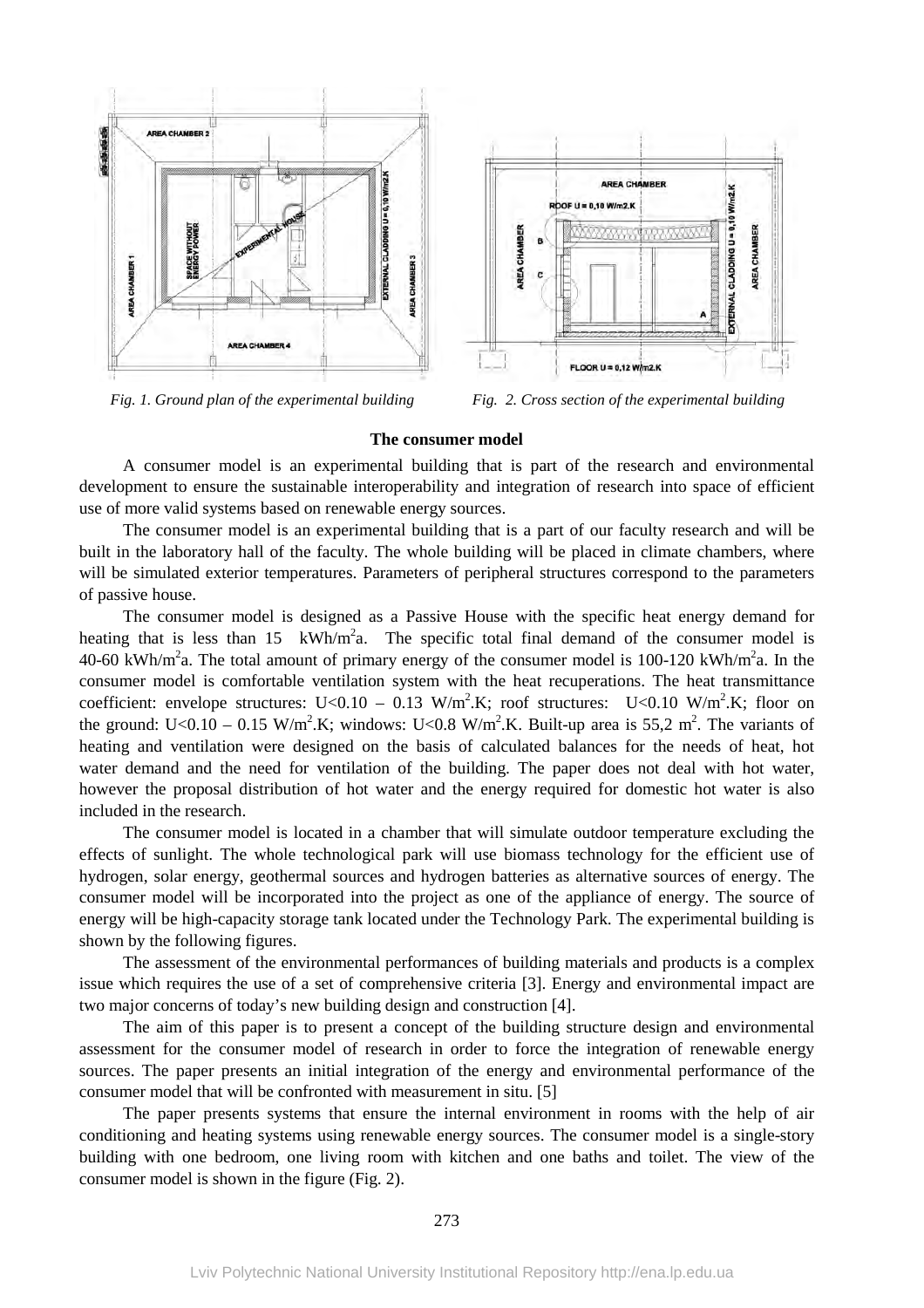

*Fig. 3. View of the consumer model* 

# **Assessment of building in terms of energy need for heating**

The annual energy consumption affects the amount of input parameters. When considering quantitative thermal variables of transparent and opaque building envelope design and the resulting average heat transfer coefficient U<sub>em</sub> (primary variable describing the quality of the building envelope in terms of heat loss) must satisfy the conditions of the building annual energy consumption in buildings [1]. **Boundary conditions for the calculation:** 

Outside air temperature calculated in the winter to shall designate the location of the building, depending on the geographic location according to maps of temperature fields and, depending on altitude **Košice 297 m above sea level** (2. temperature region),  $\theta$ **e** = – 13 °C. Calculated relative humidity of ambient air is determined by the ambient temperature as calculated: **φe = 84%**. Calculation of the internal air temperature for the residential part of the building:  $\theta$ **i** = 20 °C. Relative humidity of indoor air:  $\phi$ **i** = **50%**. Surcharge for heating temperatures dipped to decrease indoor air: **to 5 K.** [1]

# **The heat for heating the house demonstration**

Select structural system we determine the future value of the quantity of input parameters of the building envelope structures that affect heat energy demand. The design is important to know which of the input parameters are influencing the need for heat to heat up and then pay more attention to these parameters. The impact sensitivity of input parameters to the need for heat energy can be expressed by the correlation coefficient, which we determine the order of sensitivity (Fig 4, Fig. 5) In this case, the correlation coefficient determined by the combination of input parameters 20000. [9]



*Fig. 4. The correlation coefficient of sensitivity of input parameters on the need for heating,*  left – E1 [kWh/m<sup>3</sup>.a], right – E2 [kWh/m<sup>2</sup>.a], Effect of thermal bridges counted exactly.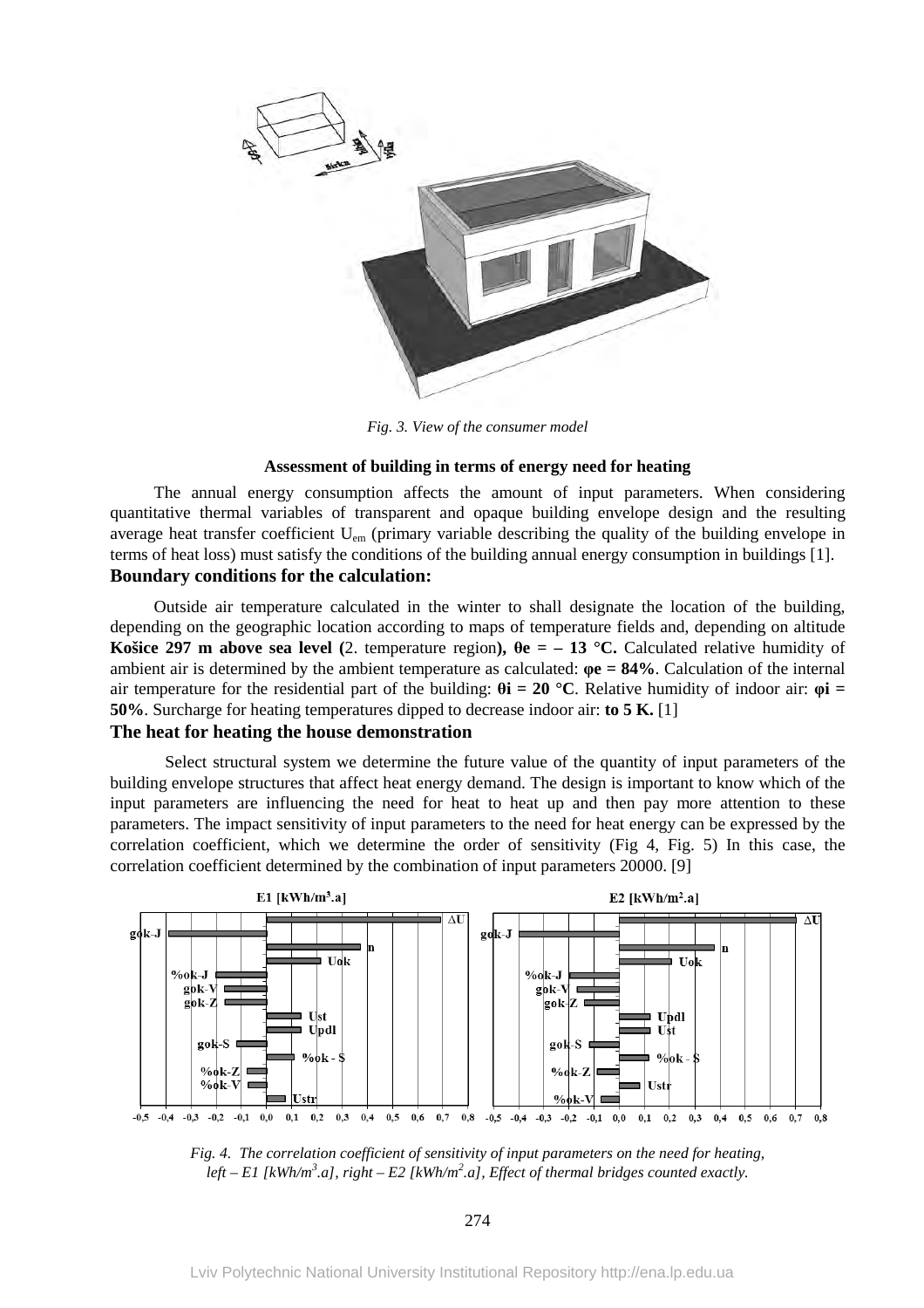

*Fig. 5. The correlation coefficient of sensitivity of input parameters on the need for heating,*  left – E1[kWh/m<sup>3</sup>.a], right – E2 [kWh/m<sup>2</sup>.a], Effect of thermal bridges counted exactly.

In calculating the energy need for heating the consumer model is considered the input parameters within the ranges as shown in the table (Table 1). Annual energy consumption was calculated by the method of quasi-stationary seasonal STN 73 0540 [1] in MS Excel.

## **Environmental performance of consumer model**

The environmental impact of the consumer modes has been computed using the information database Passivhaus Bauteilkatalog [2].

Building materials, components and structures of three alternatives of the consumer model was evaluated according to amount of embodied energy, amount of  $CO<sub>2</sub>$  and  $SO<sub>2</sub>$  emissions. The present knowledge allows us to evaluate the part of life cycle, from raw material exploitation to production of architectural elements. [2,3]

The values of primary energy for this part of the life cycle are determined by specialists. The consumer model was assessed from primary energy point of view derived from non-renewable energy. The value of total primary energy embodied in building materials and constructions is 198 352,94 MJ per year in alternative I and 295 164,81 MJ per year in alternative II and 252618,90 MJ per year in alternative III (Fig. 6).

| anı |
|-----|
|-----|

| Tribut parameters to carculate the neat energy of model house |                                                            |                                                                                                                                                                                                                                                                                                                                                                                                                                                                                                                                                                                                    |         |       |            |  |
|---------------------------------------------------------------|------------------------------------------------------------|----------------------------------------------------------------------------------------------------------------------------------------------------------------------------------------------------------------------------------------------------------------------------------------------------------------------------------------------------------------------------------------------------------------------------------------------------------------------------------------------------------------------------------------------------------------------------------------------------|---------|-------|------------|--|
| Parameter                                                     |                                                            |                                                                                                                                                                                                                                                                                                                                                                                                                                                                                                                                                                                                    | min.    | med.  | max. value |  |
| index                                                         | name                                                       | unit                                                                                                                                                                                                                                                                                                                                                                                                                                                                                                                                                                                               | value   | value |            |  |
| $U_{st}$                                                      | Transmission heat loss coefficient of wall                 | $[$ W/m <sup>2</sup> .K]                                                                                                                                                                                                                                                                                                                                                                                                                                                                                                                                                                           | 0.10    | 0.13  | 0.20       |  |
| $U_{pdl}$                                                     | Transmission heat loss coefficient of floor                | $[W/m^2.K]$                                                                                                                                                                                                                                                                                                                                                                                                                                                                                                                                                                                        | 0.12    | 0.15  | 0.25       |  |
| $U_{st}$                                                      | Transmission heat loss coefficient of roof                 | [W/m <sup>2</sup> .K]                                                                                                                                                                                                                                                                                                                                                                                                                                                                                                                                                                              | 0.10    | 0.12  | 0.15       |  |
| $U_{ok}$                                                      | Transmission heat loss coefficient of window               | [ W/m <sup>2</sup> K ]                                                                                                                                                                                                                                                                                                                                                                                                                                                                                                                                                                             | 0.40    | 0.80  | 1.10       |  |
| $%$ ok S                                                      | % of window to wall $-N$                                   | [%]                                                                                                                                                                                                                                                                                                                                                                                                                                                                                                                                                                                                | 30      | 50    | 70         |  |
| % ok J                                                        | % of window to wall $-S$                                   | [%]                                                                                                                                                                                                                                                                                                                                                                                                                                                                                                                                                                                                | 30      | 50    | 70         |  |
| $%$ ok V                                                      | % of window to wall $-E$                                   | [%]                                                                                                                                                                                                                                                                                                                                                                                                                                                                                                                                                                                                | 30      | 50    | 70         |  |
| % ok $Z$                                                      | % of window to wall $-W$                                   | [%]                                                                                                                                                                                                                                                                                                                                                                                                                                                                                                                                                                                                | 30      | 50    | 70         |  |
| $g_{\rm ok}-S$                                                | Total solar energy transmittance $- N$                     | $[\cdot]$                                                                                                                                                                                                                                                                                                                                                                                                                                                                                                                                                                                          | 0.10    | 0.50  | 0.90       |  |
| $g_{ok}\_J$                                                   | Total solar energy transmittance $-S$                      | $[$                                                                                                                                                                                                                                                                                                                                                                                                                                                                                                                                                                                                | 0.10    | 0,50  | 0.90       |  |
| $g_{ok} - V$                                                  | Total solar energy transmittance $-E$                      | $[\cdot]$                                                                                                                                                                                                                                                                                                                                                                                                                                                                                                                                                                                          | 0.10    | 0.50  | 0.90       |  |
| $g_{ok} - Z$                                                  | Total solar energy transmittance - W                       | $\left[ -\right] % \begin{minipage}[b]{.45\linewidth} \centering \includegraphics[width=\linewidth]{images/Example_14]{Example_144m100.pdf} \caption{The image shows the number of times of the number of times.} \label{fig:Example_144m10_144} \end{minipage} \ \vspace{-.5cm} \begin{minipage}[b]{.45\linewidth} \centering \includegraphics[width=\linewidth]{images/Example_144m10_14} \caption{The 3D (blue) model is used to be used for the number of times.} \label{fig:Example_144m10_144} \end{minipage} \vspace{-.5cm} \begin{minipage}[b]{.45\linewidth} \centering \includegraphics$ | 0.10    | 0.50  | 0.90       |  |
| $\mathbf n$                                                   | Air change rate                                            | [1/h]                                                                                                                                                                                                                                                                                                                                                                                                                                                                                                                                                                                              | 0.10    | 0.30  | 0.50       |  |
| $\Delta U$                                                    | Efect of termal bridge, offset by flat [6]                 | [W/(m.K)]                                                                                                                                                                                                                                                                                                                                                                                                                                                                                                                                                                                          | $-0.04$ | 0.00  | 0.10       |  |
| $\Delta \text{UA}$                                            | Connection of the substructure of the circumferential wall | [ W/(m.K) ]                                                                                                                                                                                                                                                                                                                                                                                                                                                                                                                                                                                        | $-0.04$ | 0.00  | 0.10       |  |
| $\Delta \text{UB}$                                            | Connection of the external wall to the roof construction   | [W/(m.K)]                                                                                                                                                                                                                                                                                                                                                                                                                                                                                                                                                                                          | $-0.04$ | 0.00  | 0.10       |  |
| $\Delta \text{UC}$                                            | Connection opening structures to a perimeter wall          | [W/(m.K)]                                                                                                                                                                                                                                                                                                                                                                                                                                                                                                                                                                                          | $-0.04$ | 0.00  | 0.10       |  |
| $\triangle$ UD                                                | The walls in the corner                                    | [W/(m.K)]                                                                                                                                                                                                                                                                                                                                                                                                                                                                                                                                                                                          | $-0.04$ | 0.00  | 0.10       |  |

## **Input parameters to calculate the heat energy of model house**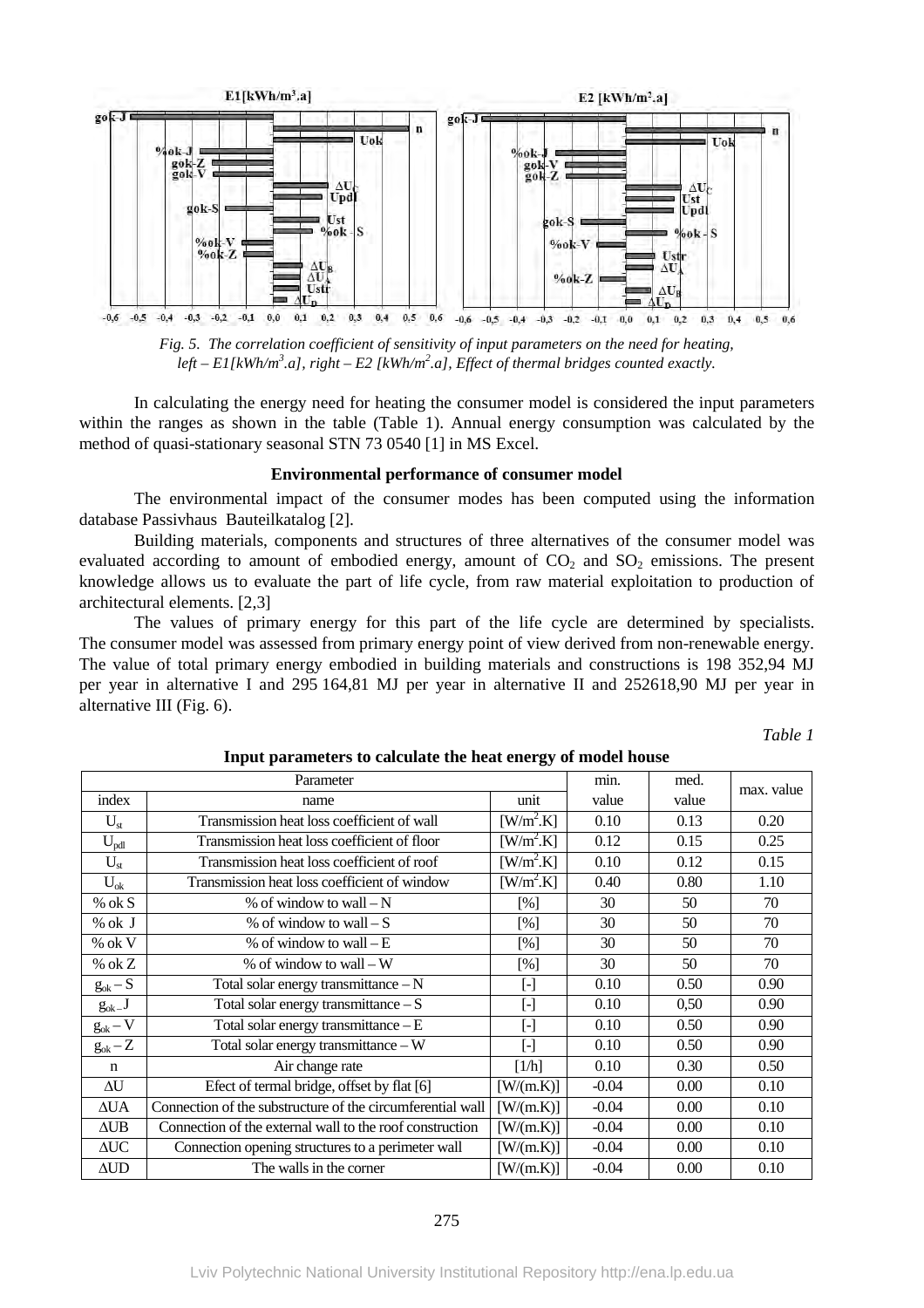

*Fig. 6. PEI [MJ]* 

The global warming potential is expressed as equivalent amount of  $CO<sub>2</sub>$ , which significantly contributes to the greenhouse effect. The following figure (Fig. 7) shows the amount of  $CO<sub>2</sub>$  emissions related to building materials and structures used in the evaluated office. The value 17 970.20 kg per year in alternative I , 97522.4 kg per year in alternative II and 95997,65 kg per year in alternative III represents the total CO<sub>2</sub> emissions. The total area of building is 55.2 m<sup>2</sup>. The value of CO<sub>2</sub> emissions related to m<sup>2</sup> area of the building is 325.54 kg/m<sup>2</sup> per year in alternative I, 1766.7 kg/m<sup>2</sup> per year in alternative II and 1745,41 kg/m<sup>2</sup> per year in alternative III.

The global warming potential is expressed as equivalent amount of  $CO<sub>2</sub>$ , which significantly contributes to the greenhouse effect. The following figure (Fig. 7) shows the amount of  $CO<sub>2</sub>$  emissions related to building materials and structures used in the evaluated office. The value 17 970.20 kg per year in alternative I , 97522.4 kg per year in alternative II and 95997,65 kg per year in alternative III represents the total CO<sub>2</sub> emissions. The total area of building is 55.2 m<sup>2</sup>. The value of CO<sub>2</sub> emissions related to m<sup>2</sup> area of the building is 325.54 kg/m<sup>2</sup> per year in alternative I, 1766.7 kg/m<sup>2</sup> per year in alternative II and 1745,41 kg/m<sup>2</sup> per year in alternative III.

The acidification of environment causes sulfur dioxide, nitrogen oxides, ammonia and others. Sulfur dioxide has the most significant effect, therefore is expressed as equivalent amount. The total amount of  $SO<sub>2</sub>$  emissions related to building materials and structures is 65,52 kg per year for alternative I, 217,09 kg per year for alternative II and 207,68 kg per year for alternative III. In the figure is shown the comparison of these alternatives (Fig. 8). The value of  $SO_2$  emissions related to m<sup>2</sup> area of the building is 1,18 kg/m<sup>2</sup> SO<sub>2</sub>eq. per year for alternative I with mineral insulation and 3,93 kg/m<sup>2</sup> SO<sub>2</sub>eq. per year for alternative II with polystyrene insulation and the value of SO<sub>2</sub> emissions related to m<sup>2</sup> area of the building is 3,76 kg/m<sup>2</sup>  $SO<sub>2</sub>$ eq. per year for alternative III with sheep pool.

# 276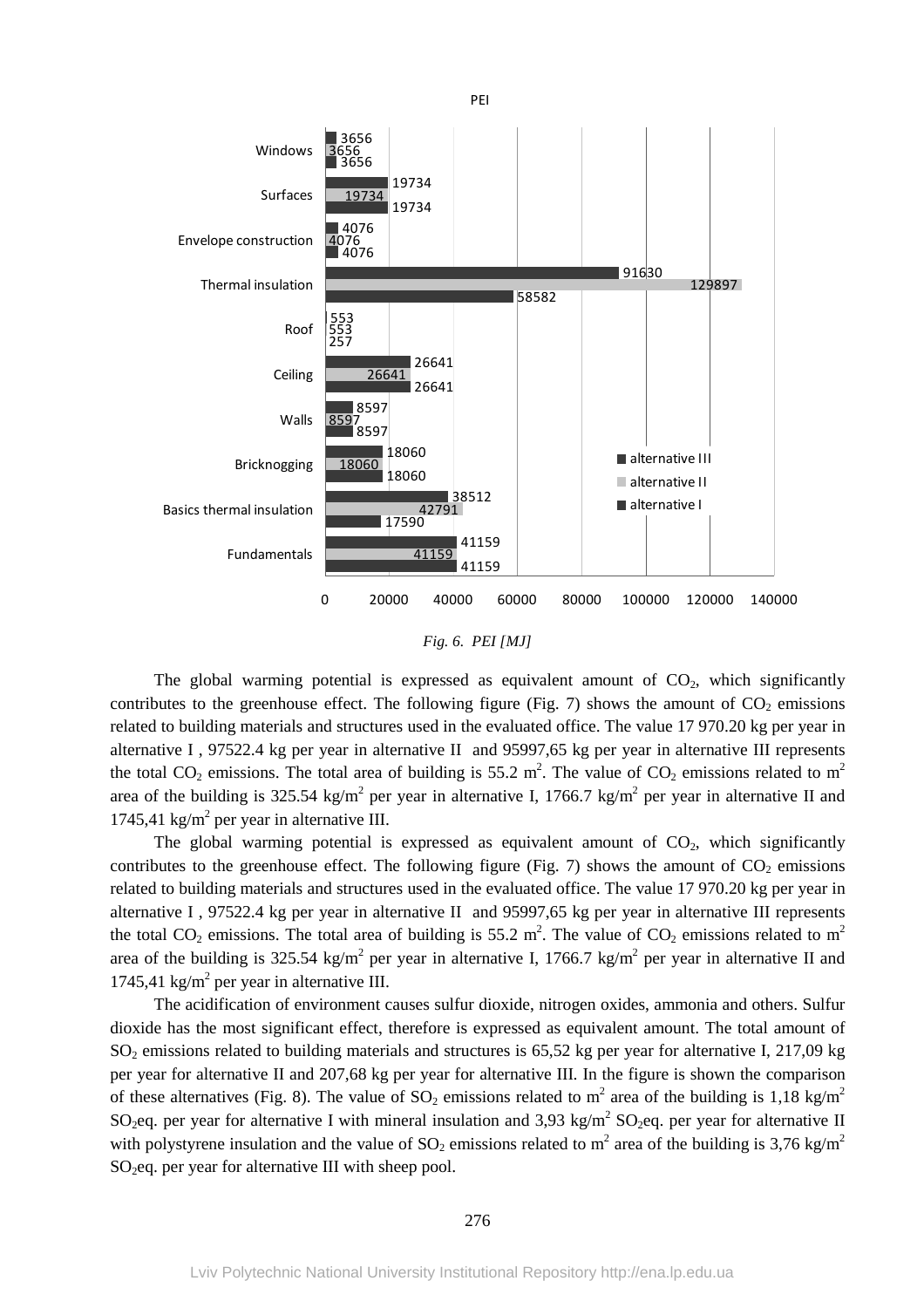